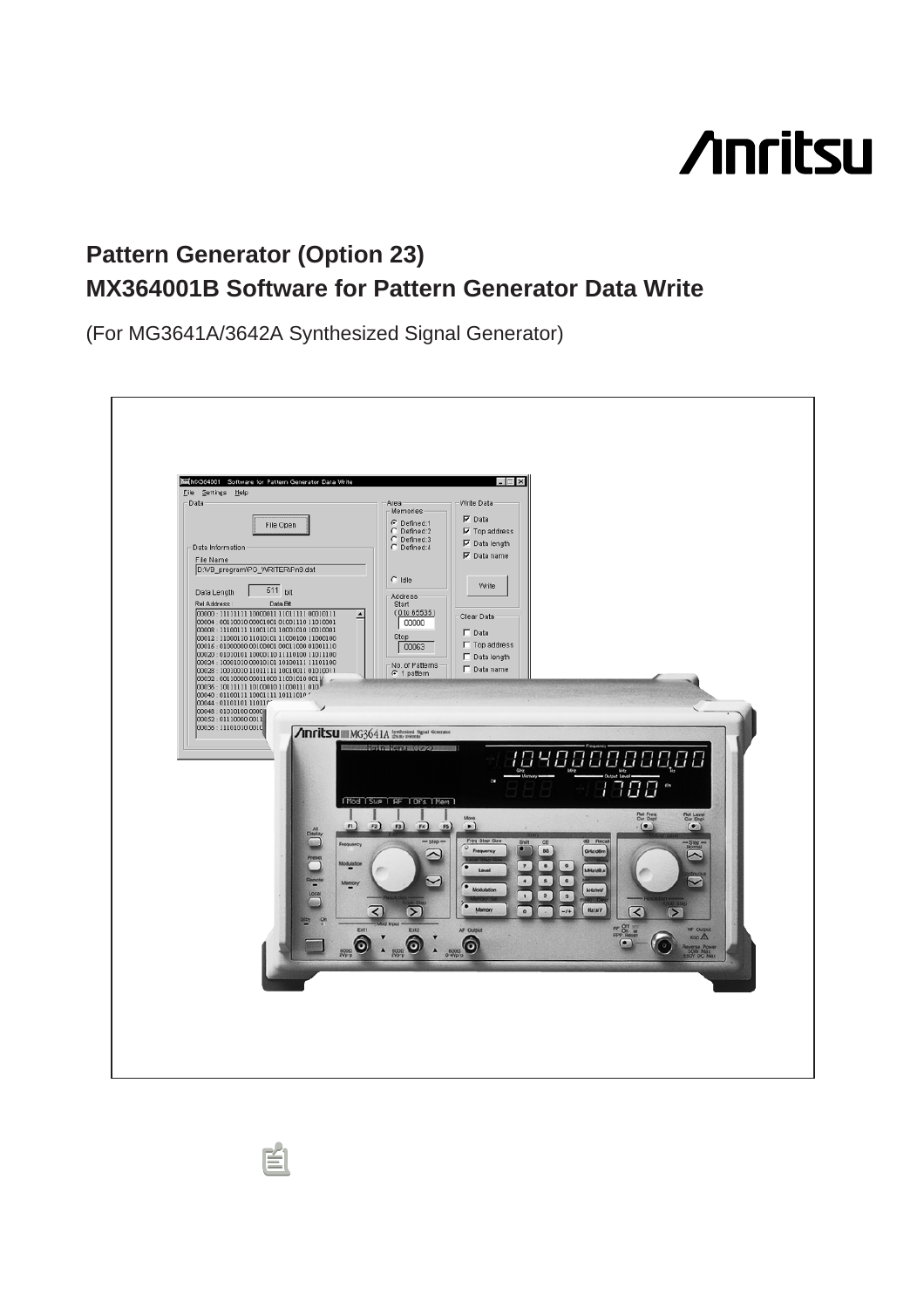## *Pattern Generator (Option 23)*

Installing the Pattern Generator (Option 23) in the MG3641A/3642A Synthesized Signal Generator enables the MG3641A/3642A to generate FSK-modulated or pulse-modulated signals from the internal modulation signal.\*

The Pattern Generator has four free-pattern memories where data can be written from a PC via the GPIB interface. It also has a fixed-pattern memory that generates the PN9/PN15 pseudorandom pattern and 0101 fixed pattern and outputs the data pattern synchronized to the internal clock generator frequency. When no data pattern is output, the idle pattern is output.

\* The FSK Encoder (Option 22) is required for FSK modulation. The Pulse Modulator (Option 11) is required for pulse modulation.

## ● **Data Output**

When Single is selected, data output returns to the idle pattern after the data pattern is output once. When Continuous is selected, the data pattern is output continuously. In both cases, output of the idle pattern and data pattern is switched in synchrony with the respective pattern cycle.



### ● **Output System**

The Pattern Generator can output the data as 2-bit NRZ to support 4-level FSK modulation.

### **1-bit NRZ Output**

Data is output sequentially to the Data 2<sup>1</sup> Output.



## **2-bit NRZ Output**

Data is output sequentially to the Data 2<sup>1</sup> Output and Data 2<sup>°</sup> Output, two bits at a time. This system is for 4-level FSK modulation.

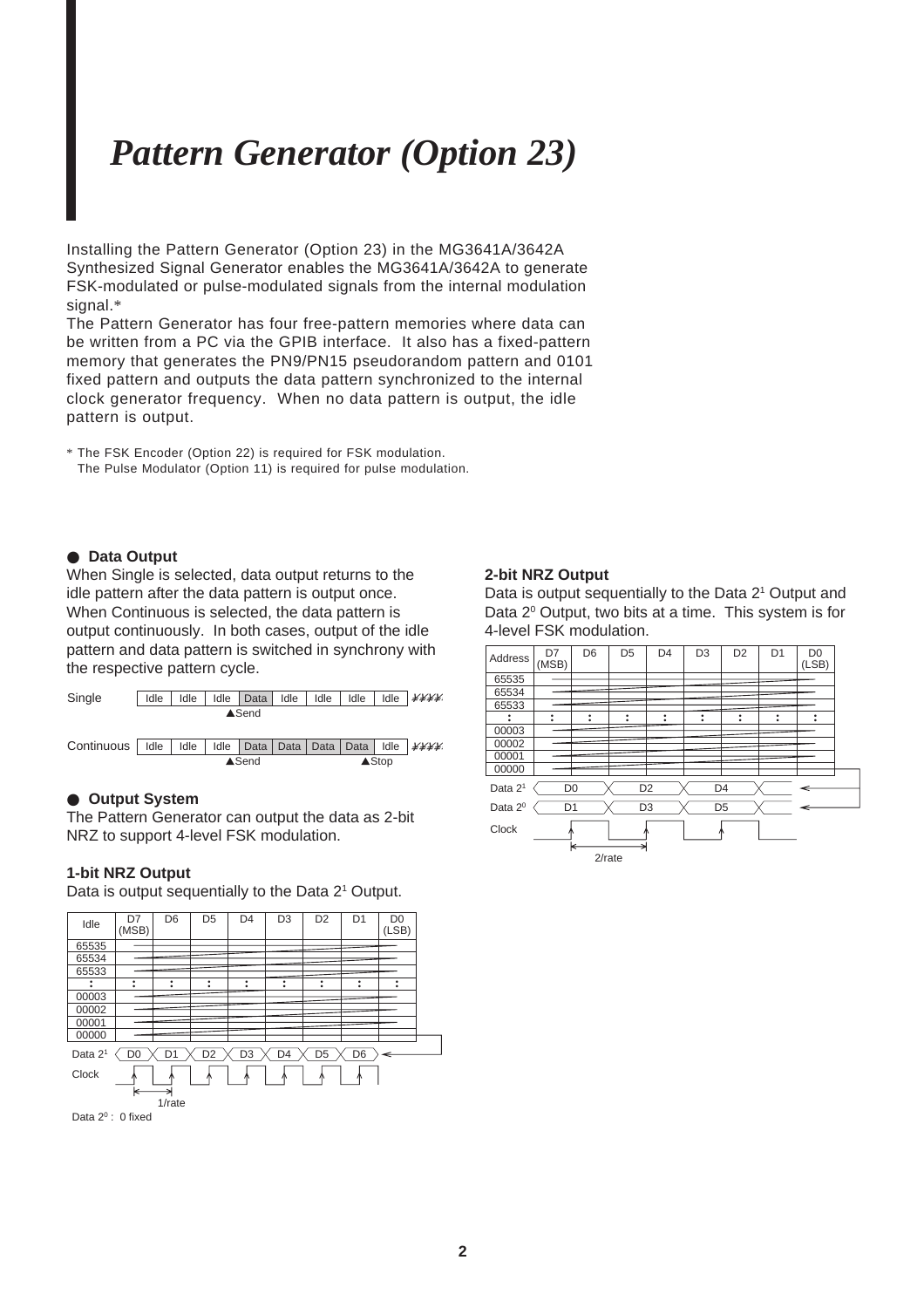## *Pattern Generator Application Example*

## ● **Pager Receiver Test**

1111

The data pattern generated by the Pattern Generator (Option 23) is sent to the FSK Encoder (Option 22) where the it is modulated by 2-level or 4-level FSK modulation. The frame pattern data corresponding to the pager receiver to be tested is written to memory using a PC and the MX364001B software via the GPIB interface.



 $\overline{a}$ 

 $0.0$ 

MG3641A/3642A Synthesized Signal Generator (with Option 22/23)

 $\alpha$ 

 $@:@:@$ 

 $\overline{\circ}$ 

 $\Box$ 

**DCS (Digital Code Squelch) Radio Communica-**

Personal computer  $\Box$  National Instruments

GPIB card

GPIB

**tions Test** The data pattern generated by the Pattern Generator is sent to the FSK Encoder (Option 22) where it is modulated by 2-level FSK modulation. The data pattern to be written is generated by an external PC, and is written via the GPIB interface using the MX364001B software.



Shielding box

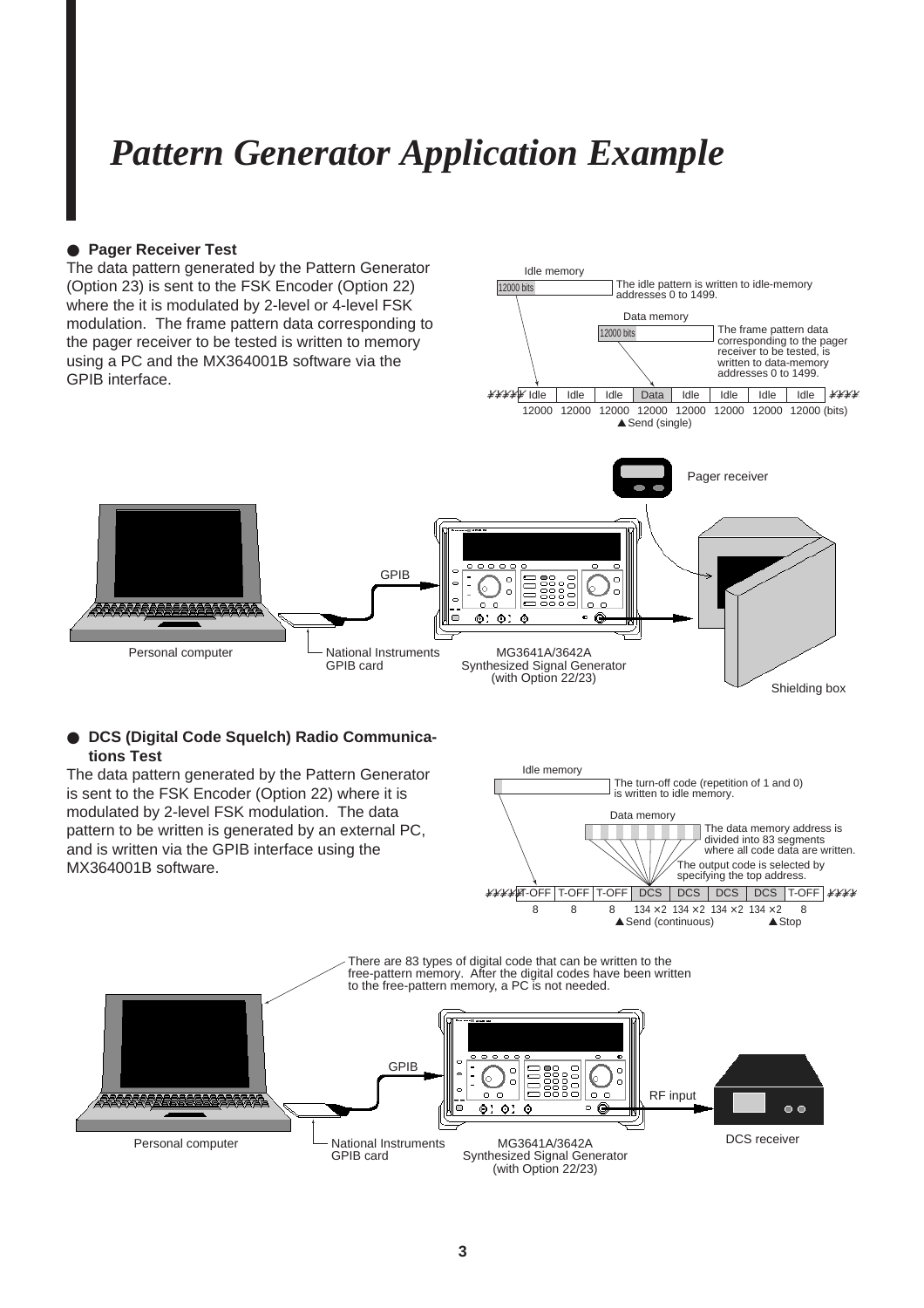## ● **Specified Low Power Data Transmission Radio Receiver Test**

The PN9-stage pseudorandom pattern generated as the required signal by the MP1201C Error Rate Tester is sent to the FSK Encoder (Option 22) where it is modulated by 2-level FSK modulation. Also the PN15-stage pseudorandom pattern generated as the interference signal by the Pattern Generator (Option 23) is sent to the FSK Encoder where it is modulated by 2-level FSK modulation. The error rate of the data modulated to the required signal is measured by the MP1201C Error Rate Tester.



## ● **Generation of Pulse Modulation Signal**

The repetition pattern generated by the Pattern Generator (Option 23) is sent to the Pulse Modulator (Option 11) where it is pulse modulated. The required pattern is written to idle memory using either the fixed pattern of 01010101 (50% duty) or an external PC.

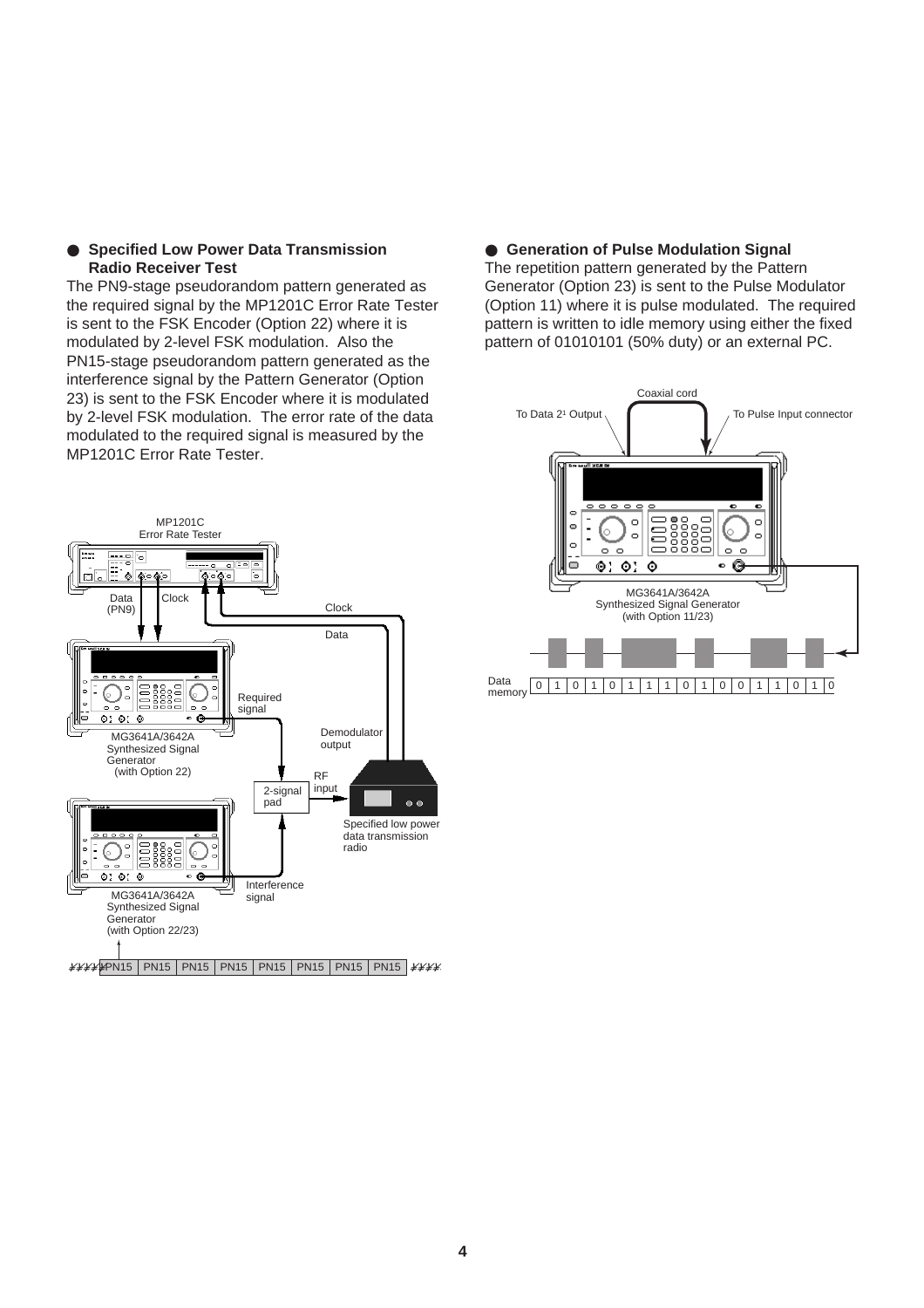## *MX364001B Software for Pattern Generator Data Write*

The MX364001B software enables writing of data easily from a PC to the Pattern Generator (Option 23) installed in the MG3641A/3642A Synthesized Signal Generator via the GPIB interface. The data written to the Pattern Generator (Option 23), is edited using a text editor on the PC. The edited data can be transferred to the MG3641A/3642A using this software.

## ● **Display Image**

| <b>⊟ м×з64001</b><br>Software for Pattern Generator Data Write                                                                                                                                                                                                                                                                                                                                                                                                                                                                                                                                                                                                                                                                                                                                                                                                                   |                                                                                                                                                                                    | $\Box$ $\Box$ $\times$                                                                                         |
|----------------------------------------------------------------------------------------------------------------------------------------------------------------------------------------------------------------------------------------------------------------------------------------------------------------------------------------------------------------------------------------------------------------------------------------------------------------------------------------------------------------------------------------------------------------------------------------------------------------------------------------------------------------------------------------------------------------------------------------------------------------------------------------------------------------------------------------------------------------------------------|------------------------------------------------------------------------------------------------------------------------------------------------------------------------------------|----------------------------------------------------------------------------------------------------------------|
| File<br><u>S</u> ettings<br>Help<br>Data                                                                                                                                                                                                                                                                                                                                                                                                                                                                                                                                                                                                                                                                                                                                                                                                                                         |                                                                                                                                                                                    | Write Data                                                                                                     |
| File Open<br><br>Data Information<br>File Name                                                                                                                                                                                                                                                                                                                                                                                                                                                                                                                                                                                                                                                                                                                                                                                                                                   | Arear<br>Memories<br>$\odot$ Defined:1<br>Defined:2<br>Defined:3<br>n.<br>Defined:4<br>n.                                                                                          | $\nabla$ Data<br>$\nabla$ Top address<br>Data length<br>1⊽<br>⊽<br>Data name                                   |
| D:WB_program\PG_WRITER\Pn9.dat<br>511<br>bit<br>Data Length<br>Rel Address:<br>Data Bit<br>100000 : 11111111 10000011 11011111 00010111<br>00004 : 00110010 00001001 01001110 11010001<br>00008 : 11100111 11001101 10001010 10010001<br>00012 : 11000110 11010101 11000100 11000100<br>00016 : 01000000 00100001 00011000 01001110<br>00020 : 01010101 10000110 11110100 11011100<br>00024 : 10001010 00010101 10100111 11101100<br>00028 : 10010010 11011111 10010011 01010011<br>00032 : 00110000 00011000 11001010 00110100<br>00036 : 10111111 10100010 11000111 01011001<br>00040 : 01100111 10001111 10111010 00001101<br>00044 : 01101101 11011000 00101101 01111101<br>00048 : 01010100 00001010 01010111 10010111<br>00052 : 01110000 00111001 11010010 01111010<br>00056 : 11101010 00100100 00110011 10000101<br>$\vert \hspace{-.06in} \cdot \hspace{-.06in} \vert$ | $\degree$ Idle<br>Address<br>Start<br>(0 to 65535)<br>00000<br>Stop<br>00063<br>No. of Patterns<br>$G$ 1 pattern<br>$C2$ patterns<br>511<br>bit<br>Data Name<br>(8 characers max.) | Write<br>Clear Data<br>Data<br>п<br>Top address<br>Data length<br>$\Box$ Data name<br>Clear<br><b>∕inritsu</b> |
|                                                                                                                                                                                                                                                                                                                                                                                                                                                                                                                                                                                                                                                                                                                                                                                                                                                                                  |                                                                                                                                                                                    |                                                                                                                |
| Step 1:<br>Reads data file                                                                                                                                                                                                                                                                                                                                                                                                                                                                                                                                                                                                                                                                                                                                                                                                                                                       | Step 2:<br>Specifies write area                                                                                                                                                    | Step 3:<br>Executes data write                                                                                 |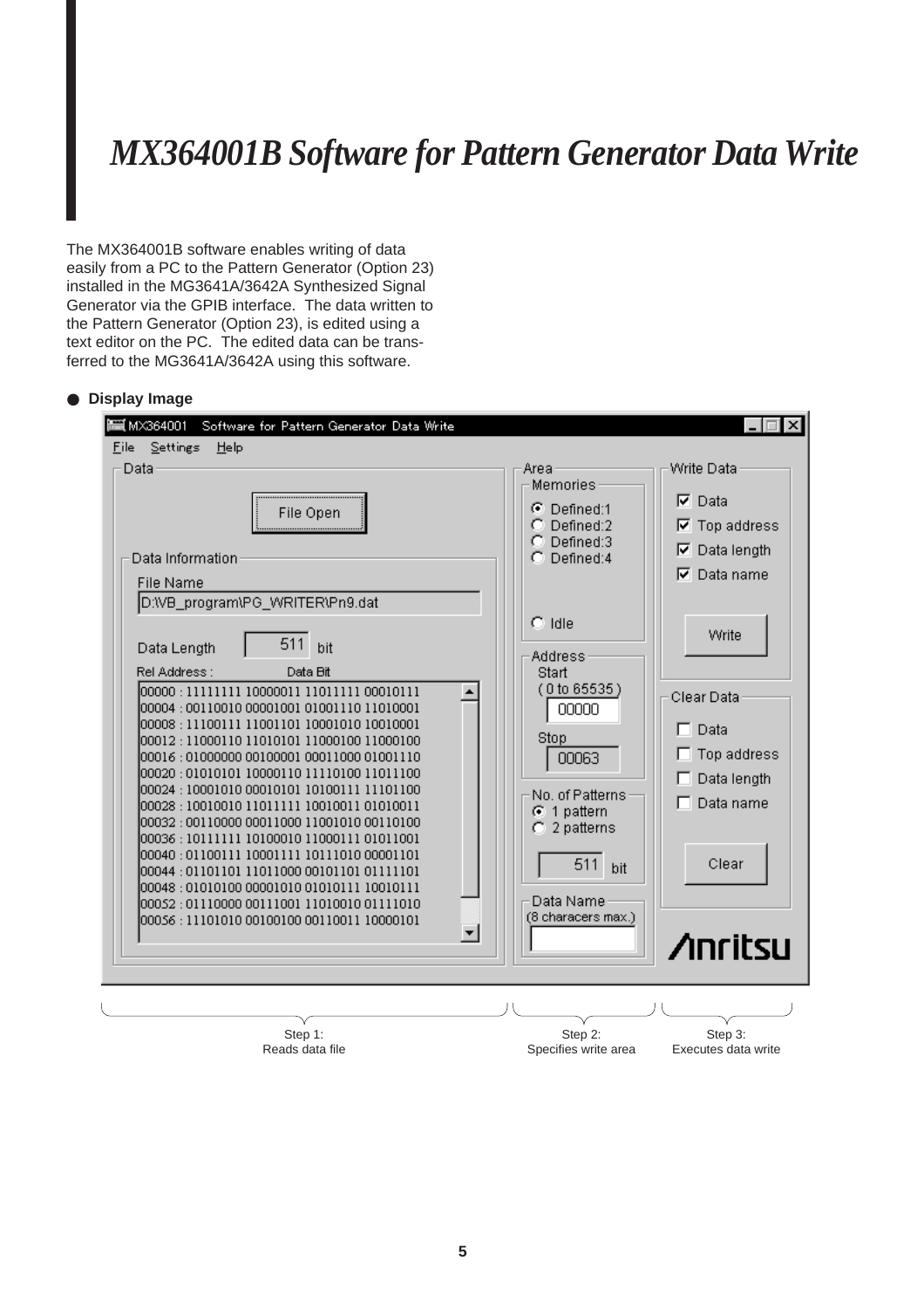## *Specifications*

## ● **Pattern Generator (Option 23)**

| Data<br>pattern | Free  | Number of memories: 4 (defined: 1 to 4)<br>Memory capacity: 524,288 bits/memory<br>Pattern output<br>Range: Top address and data bit length can be set for the respective free-pattern memories.<br>Top address setting range: 00000 to 65,535<br>Data bit length setting range: 2 to 524,288 bits (Final address of output: 65,535 or less)<br>Memory: Saves 1-byte units via GPIB interface<br>Saves when pattern generator output off, or idle pattern being output |
|-----------------|-------|------------------------------------------------------------------------------------------------------------------------------------------------------------------------------------------------------------------------------------------------------------------------------------------------------------------------------------------------------------------------------------------------------------------------------------------------------------------------|
|                 | Fixed | PN9 pseudorandom pattern (conforming to ITU-T V.52), PN15 pseudorandom pattern (conforming to<br>ITU-T O.151), 01 fixed pattern                                                                                                                                                                                                                                                                                                                                        |
| Idle pattern    |       | Number of memories: 1 (idle)<br>Memory capacity: 524,288 bits<br>Pattern output<br>Range: The top address and data bit length can be set.<br>Top address setting range: 00000 to 65,535<br>Data bit length setting range: 2 to 524,288 bits (Final address of output: 65,535 or less.)<br>Memory: Saves 1-byte units via GPIB interface<br>Saves when pattern generator output off                                                                                     |
| Output method   |       | Single: Specified data pattern output once only (PN9 and PN15 are output twice.)<br>Continuous: Specified data pattern output continuously<br>When the data pattern is not output, the idle pattern is output continuously.                                                                                                                                                                                                                                            |
| Output rate     |       | Range: 1 to 99,999 bps (resolution: 1 bps)<br>Accuracy: Same as reference oscillator of MG3641A/3642A                                                                                                                                                                                                                                                                                                                                                                  |
| Output system   |       | 1-bit NRZ output (corresponding to binary data output):<br>Data is output to the Data 2 <sup>1</sup> Output sequentially, one bit after another starting from the top bit.<br>The logic of Data $2^{\circ}$ is fixed to 0.<br>2-bit NRZ output (corresponding to quadrature data output):<br>Data is output to the Data 2 <sup>1</sup> Output and Data 2 <sup>0</sup> Output sequentially, two bits after another, starting<br>from the top bit.                       |
| Output level    |       | Data 2º Output: TTL level<br>Data 2 <sup>1</sup> Output: TTL level<br>Clock Output: TTL level, rising                                                                                                                                                                                                                                                                                                                                                                  |

## ● **MX364001B Software for Pattern Generator Data Write**

| Read-out data format      | DOS text file                                                                                                                                                                                                                                                                                        |  |
|---------------------------|------------------------------------------------------------------------------------------------------------------------------------------------------------------------------------------------------------------------------------------------------------------------------------------------------|--|
| Write memory              | Data pattern memory (defined: 1 to 4), idle pattern memory (idle)                                                                                                                                                                                                                                    |  |
| Contents of write<br>data | Pattern data: 2 to 524,288 bits/memory (text format file)<br>Top address of output: 0 to 65,535 (any settable)<br>Data bit length: 2 to 524,288 bits (Bit length of pattern data automatically calculated and written)<br>Data name: Maximum eight characters (Idle pattern memory cannot be named.) |  |
| PC.                       | <b>IBM PC/AT compatible</b>                                                                                                                                                                                                                                                                          |  |
| Supporting OS             | Microsoft <sup>®</sup> Windows 95                                                                                                                                                                                                                                                                    |  |
| Interface                 | GPIB (National Instruments PCI-GPIB or PCMCIA-GPIB)                                                                                                                                                                                                                                                  |  |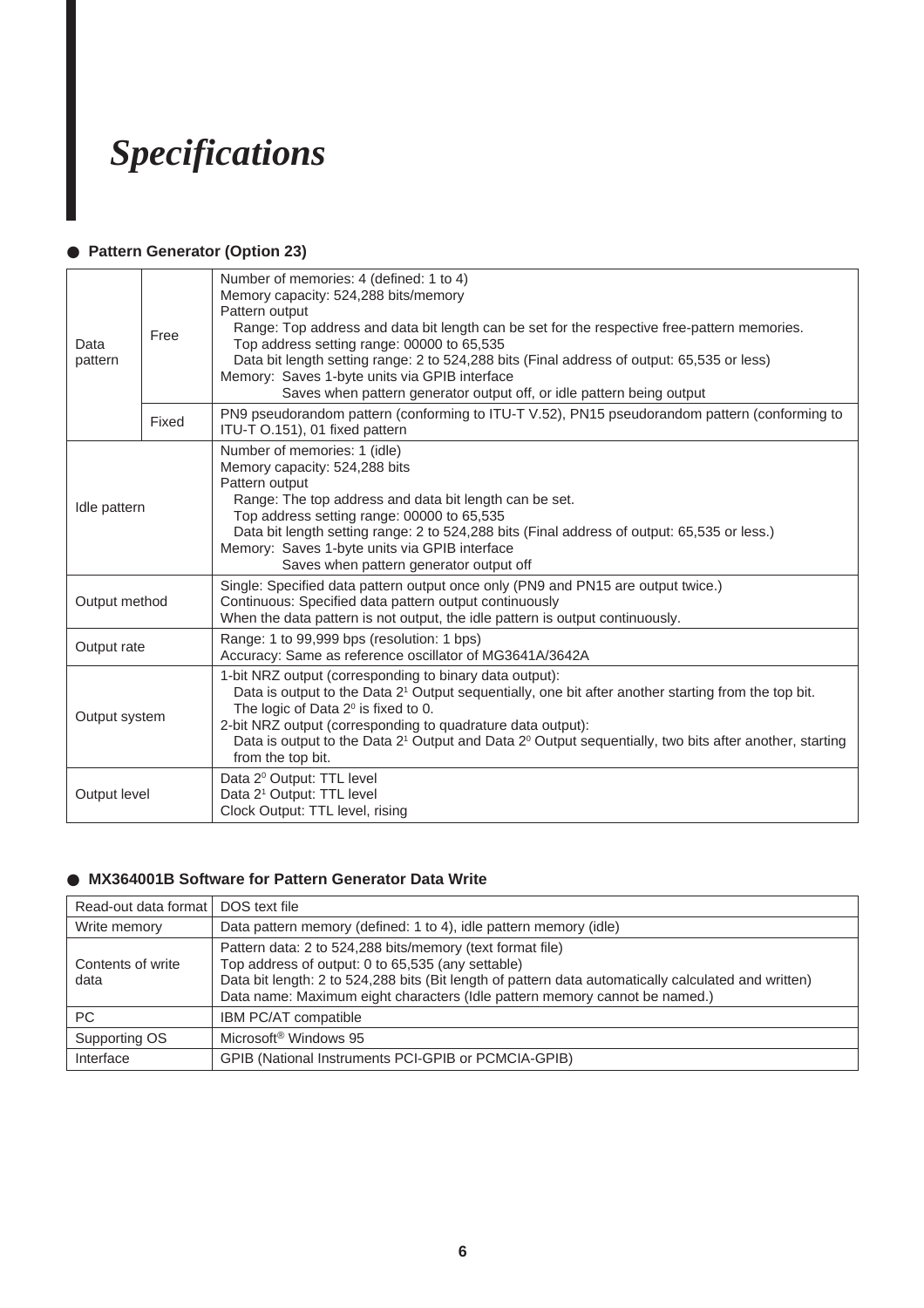## *Ordering Information*

Please specify the model/order number, name and quantity when ordering.

| Model/Order No.                            | <b>Name</b>                                                                                               |                      | <b>Remarks</b>                                                                            |
|--------------------------------------------|-----------------------------------------------------------------------------------------------------------|----------------------|-------------------------------------------------------------------------------------------|
| MG3641A*1<br>MG3642A*1                     | <b>Main frame</b><br>Synthesized Signal Generator<br><b>Synthesized Signal Generator</b>                  |                      | 125 kHz to 1040 MHz<br>125 kHz to 2080 MHz                                                |
| MG3641A/3642A-23                           | <b>Optional units</b><br>Pattern Generator                                                                |                      |                                                                                           |
| MX364001B*2                                | <b>Application software</b><br>Software for Pattern Generator Data Write                                  |                      | Microsoft <sup>®</sup> Windows 95                                                         |
| <b>W1389AE</b><br>Z0351A<br><b>W1459AE</b> | <b>Standard accessories</b><br>MG3641A/3642A-23 operation manual:<br>Label:<br>MX364001B operation manual | 1 pc<br>1 pc<br>1 pc | Supplied with MG3641/3642A-23<br>Supplied with MG3641/3642A-23<br>Supplied with MX364001B |

\*1For the MG3641A/3642A in which the options are installed, and for the other options, refer to the individual catalog.

\*2The following items are required to use the MX364001B, and must be provided by the user.

| <b>IBM PC/AT Personal</b> | 486DX4 (75 MHz or higher), with memory of 32 MB or more (recommended) on which Windows 95                              |
|---------------------------|------------------------------------------------------------------------------------------------------------------------|
| computer                  | 3.5-inch FD drive (for program installation)                                                                           |
| <b>GPIB</b> interface     | PCMCIA-GPIB or PCI-GPIB or equivalent GPIB interface manufactured by National Instruments Inc.,<br>supporting NI-488.2 |

 Microsoft Windows 95 is a registered trademark of Microsoft Corporation in the USA and other countries. IBM AT is a registered trademark of International Business Machines.

NI-488.2TM is a registered trademark of National Instruments Inc.